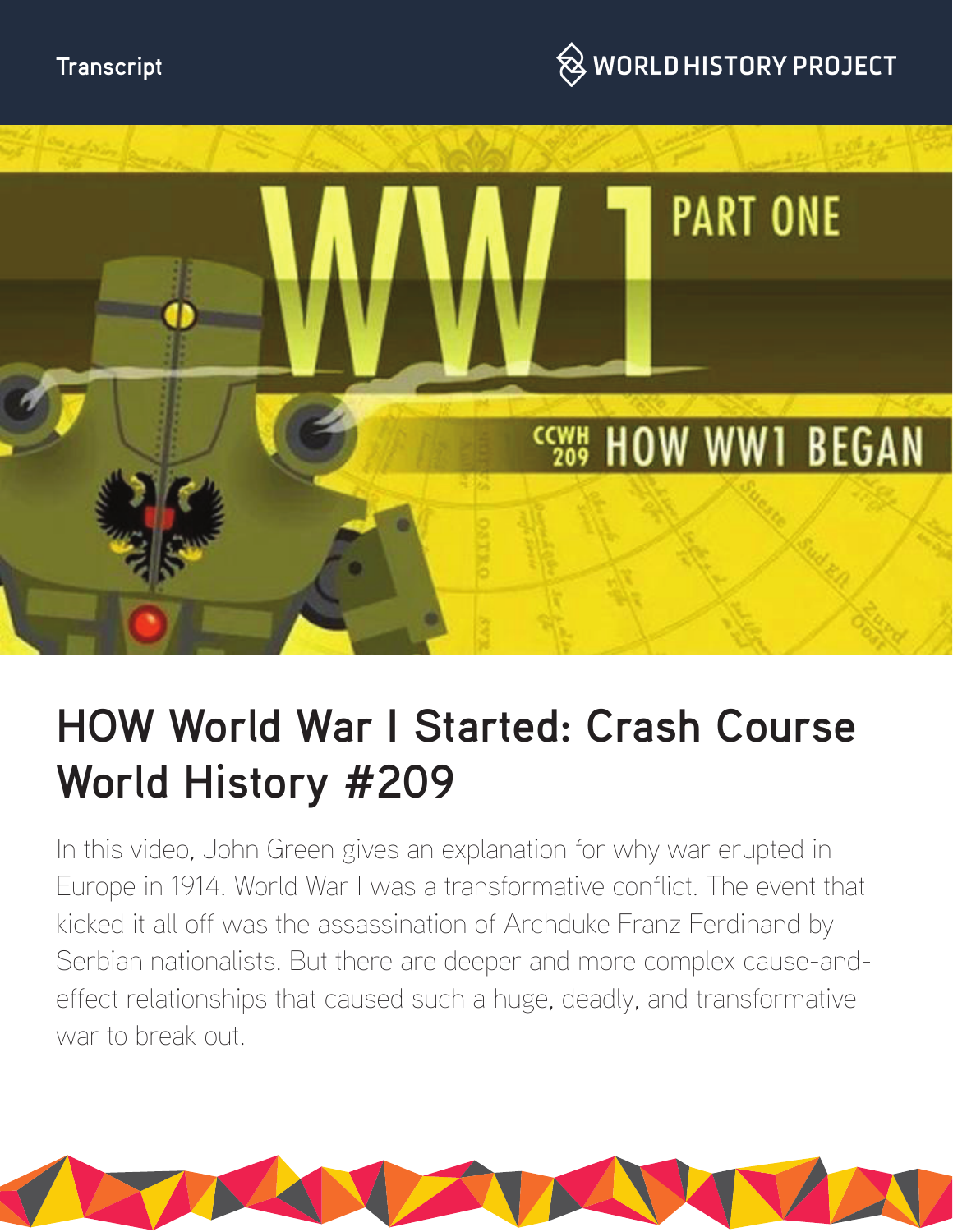

## **00:01**

*John Green as his younger self Drawing of the Mongols with a speech bubble "we're the exception!"; video of Mongols riding on horseback, dragging bodies behind them (this "Mongol-tage" happens twice) CCWH theme music plays*

### **00:47**

*video footage from World War 1 includes trench warfare and soldiers marching Video footage of the German and Russian armies mobilizing, respectively*

**01:25**

*Image of a butterfly, old newspaper with the headline "Heir to Austria's Throne is Slain…"*

# **02:02**

*The "Mongol-tage" appears again* Hi, I'm John Green, this is Crash Course World History, and today, we're going to talk about World War I. We actually have two videos about World War I. Today, we're going to talk about how World War I happened. Next week, we're going to talk about why. World War I is a really big deal, especially to those of us who are really interested in, like, industrialization and nation-states and modernity. So usually we don't talk that much about wars, but we're going to make an exception.

Mr. Green, Mr. Green! "Exception"? Cue the Mongol-tage. Yeah, no, Me from the Past. We don't roll the Mongol-tage every time we use the word "exception." We roll it when we're talking about how the Mongols are an exception to a lot of our assumptions about civilizations. Stan... Stan, no, there are no Mongols today, we are talking about World War I.

So I'm filming this in 2014, which means that the Great War started 100 years ago, and the World War I centenary is just so hot right now, I can't miss out on it. So most historians agree that the event that started World War I was the assassination of Austrian Archduke Franz Ferdinand on June 28, 1914, but beyond that, there's not a lot of agreement. Others say the war really started after Franz Ferdinand bit it, like when Germany declared war or when Russia mobilized. So looking at why a war or any historical event happened means looking for a cause- and-effect relationship that implicitly assumes that if one particular event in a chain of events had gone differently, the historical outcome would also be different.

This is why we have alternate history novels, right? Like, what would have happened in the American Civil War if the South had won the battle at Gettysburg? What would have happened if the Nazis had repulsed the D-Day invasion? In both cases, probably eventually the same outcome, but that's neither here nor there. The question we're looking at today is how, and that's a much more modest question, because we can simply discuss a series of events, but it's still a complicated one. Because when you're talking about how, you're always picking from an uncountable number of things that happened. You know, a butterfly flaps its wings and that leads to a series of events, and then eventually, across the world, an archduke gets killed. So even when it comes to a relatively straightforward question like how, you'll never get to the bottom of all of it, but today we're going to discuss some of the how.

So one way or another, all wars start with a breakdown in peaceful relations between the eventual belligerents, and World War I is no exception. Oh, for the love of agriculture, please stop it. Right, but World War I is a bit unusual in that we have a concrete event and a date to start our discussion. Sometimes we get lucky, historically, and there's an invasion that starts a war, like in the Korean conflict or the firing on Fort Sumter in the American Civil War.

2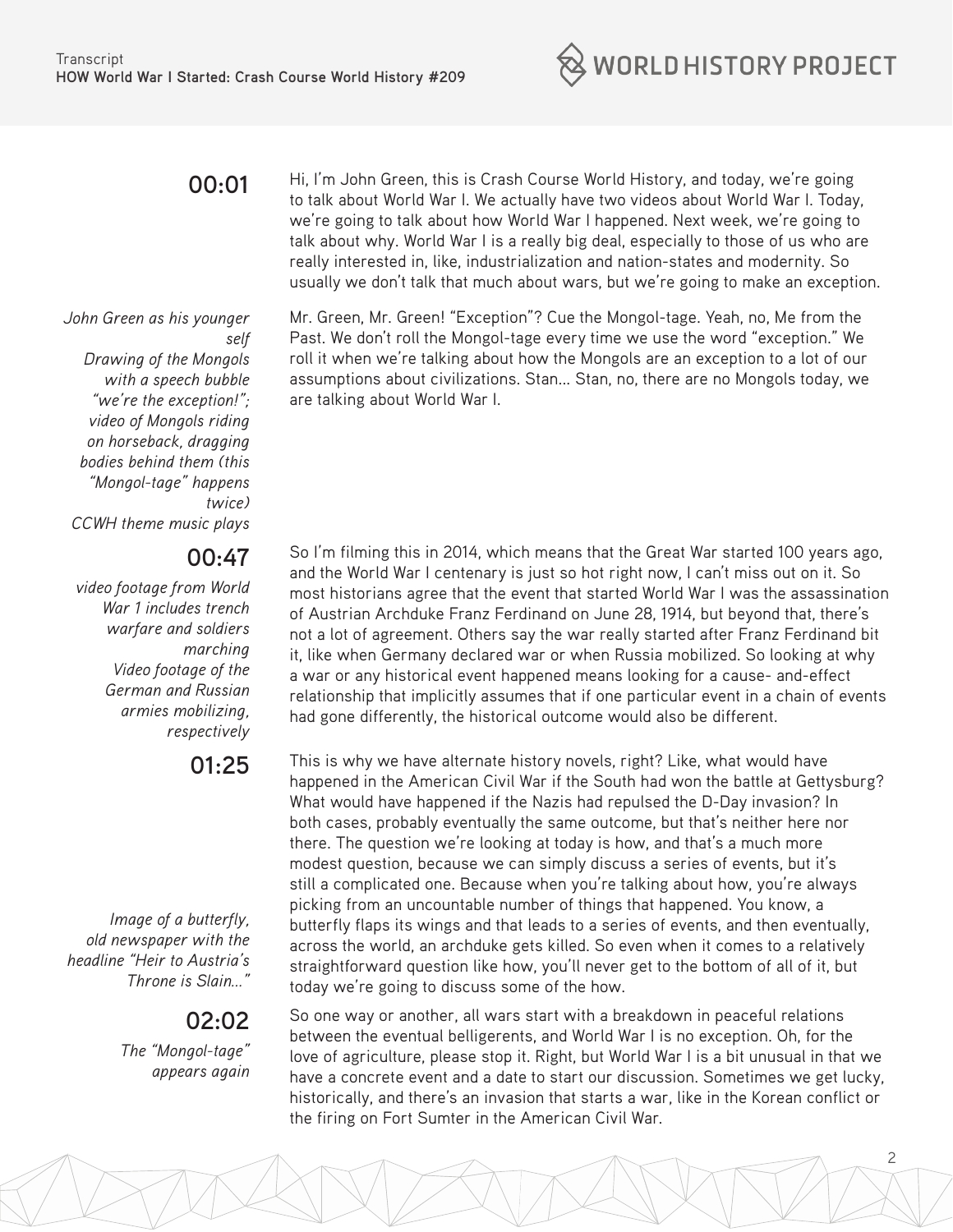$\hat{\otimes}$  WORLD HISTORY PROJECT

*Painting of Fort Sumter exploding*

*Painted depiction of the assassination*

### **02:45**

*Sculpture of St. Vitus; photos of Gavrilo Princip and his co-conspirators*

*Video footage of the Kaiser Wilhelm II shaking Ferdinand's hand*

*Animated people fly out of the globe next to Green and float upward*

#### **03:29**

*Photo of Franz Ferdinand photoshopped with a mohawk and electric guitar*

# **04:03**

*Portrait of Franz Joseph I*

*Video footage of military soldiers marching*

# **04:44**

*Photo of Princip and other members of Black Hand looking stoic*

But other times, it's much more butterfly effect-y, with events that might or might not lead to a war building upon each other until one side mobilizes, or declares war, or there's a fight over who shot first. But here we have a specific assassination of a specific archduke, Franz Ferdinand, in Sarajevo.

Now, it wasn't a great day for Franz to visit Bosnia, since it was the anniversary of the Serbs' defeat at Kosovo Polje in 1389, and also St. Vitus's Day, which was a celebration for Slavic nationalists. And a Bosnian Serb named Gavrilo Princip and his co-conspirators chose to celebrate Slavic nationalism by killing Franz Ferdinand. Now, they didn't choose Franz Ferdinand at random. He was the heir apparent of the Austro-Hungarian Empire. Franz Ferdinand wasn't particularly well liked, not by his uncle, who was the head of the Austro-Hungarian Empire, certainly not by Bosnian Serb nationalists, also not really by everyone else in Europe except for the German Kaiser, but Franz Ferdinand was in his way kind of a moderate.

Oh, it's time for the Open Letter. Oh, look, it's a collection of my favorite assassinated moderates. It's hard out there for a moderate. An open letter to moderates.

Dear moderates, So one of the reasons that Franz Ferdinand's uncle didn't like him that much is that the emperor was really hard-core, whereas Franz Ferdinand, you know, he was kind of a moderate. He was, like, you know, "I'm an Austro-Hungarian through and through, but I see the Serbian argument." Really, Franz Ferdinand was the one leader in the empire who might have come up with a solution to the problems of Serbian expansion and Bosnian independence. And murdering moderates has a way of making other moderates, you know, more extreme. In short, moderates, your work may not be romantic, it may not appeal to the youth, but it is heroic and very dangerous. Best wishes, John Green.

So even though Franz Ferdinand's uncle didn't particularly like him, as the emperor of Austria-Hungary, he felt a certain responsibility to, you know, do something. Otherwise, the Serbian nationalists would feel like they could expand their territory at the expense of the empire, so despite what you often hear about World War I being pointless, this makes sense as a point, sort of. Now, it's a bit of schoolyard bully kind of diplomacy, but it does make a certain sense. If Serbia can get bigger, then all of the other places will think that they can have have nations, too. Soon enough, you don't have an empire. Now, there's still some debate about whether Princip and his fellow assassins acted alone or as part of a larger conspiracy organized by the Serbian government. But the Austrians certainly thought there was broader involvement, which is why the whole thing ended up becoming a war.

So Princip was a member of the scary-sounding Black Hand, a group dedicated to creating a greater Serbia that would include Bosnia, and there's some evidence that the Serbian chief of military intelligence was in on the assassination plot or at least knew about it. In fact, it's likely that the bombs and pistols the assassins used were supplied by a Serbian army officer, but this is still pretty controversial, so much so that people are currently fighting about it in comments.

3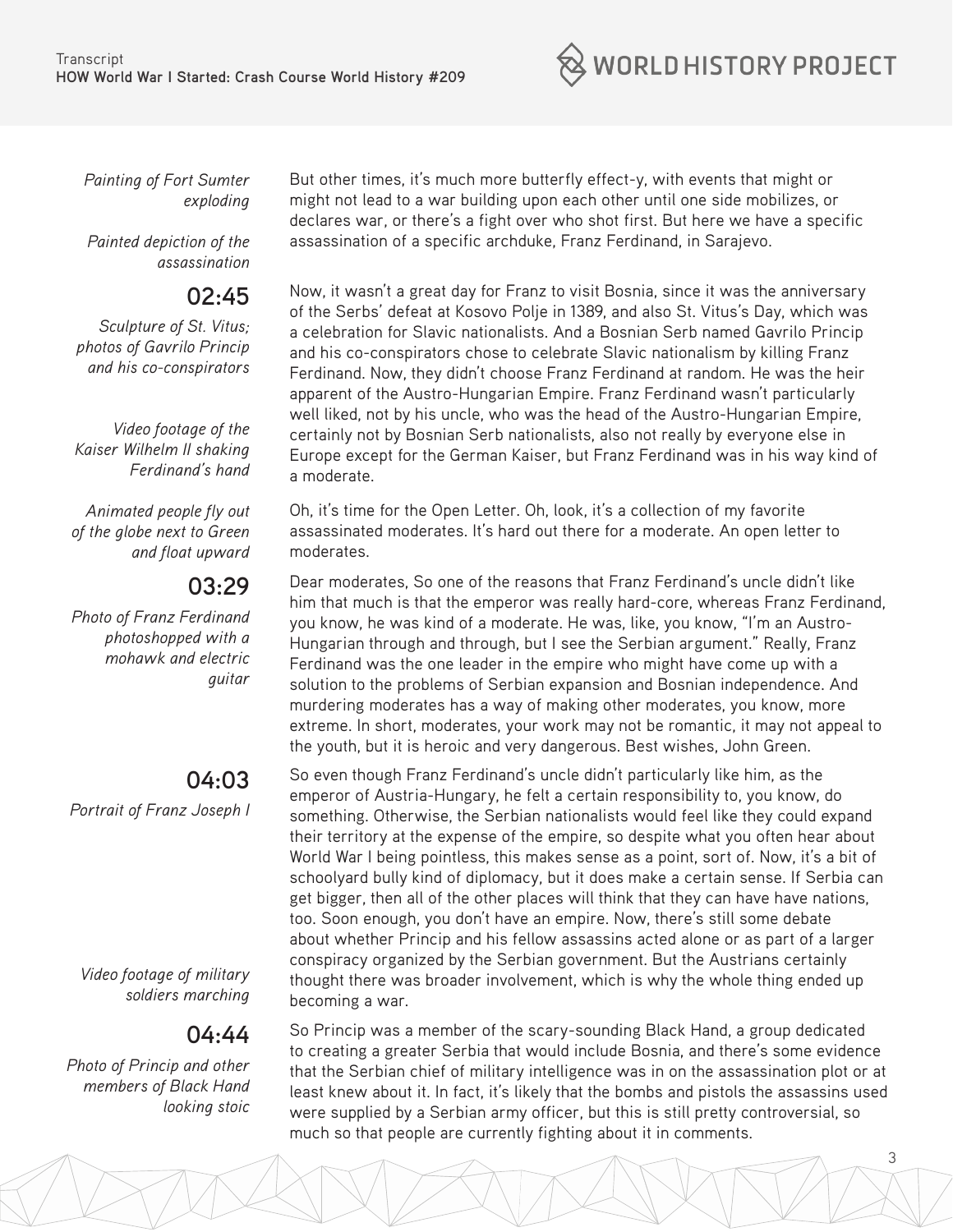

*Portrait of Berchtold*

#### **05:57**

*Animated calendar of the lead-up to WWI begins in July 1914 – people stand on the dates as they are mentioned (for example, a Serbian man stands on July 25th and crumples up a piece of paper); on July 30, a Russia climbs into a robot – "mobilizing"*

**06:44** 

*Animated map shows military alliances in 1914: the Russian Empire, the German Empire and Austria-Hungary, France, Serbia, and the United Kingdom*

So almost a month after the assassination, on July 23, Austria issued an ultimatum to Serbia. And Austria intentionally made the demands so harsh that the Serbs would inevitably have to reject them, and, ergo, war, but that doesn't explain the month-long delay. What happened in that month? Well, Austria's foreign minister, Berchtold, was afraid that if they attacked Serbia, Russia would then attack Austria-Hungary, so the Austrians spent that month talking to their ally Germany to make sure the Germans would have Austria's back. The Austro-Hungarians got assurance on July 5 or July 6 in the form of what has been called the "blank check," a promise from Germany that they would help Austria if Russia mobilized. And it was clear that the Germans expected the Austrians to move quickly in response to the assassination, not, like, wait for another 20 days. So usually, I don't care about dates, but at this point, the timing becomes pretty important. Let's go to the Thought Bubble.

So when the Serbs received the Austrian ultimatum, Russia declared itself to be in a period preparatory to war, which sounds a lot like mobilization, but technically, it wasn't, which Russia's foreign minister emphasized to the Germans. The tsar approved the measure on July 25, and it went into effect on July 26. The Serbs rejected Austria's ultimatum on July 25, but they made their rejection sound like a capitulation, so the Germans thought that war had been averted. And they were kind of surprised, then, on July 28, when Austria suddenly declared war on Serbia, even though the Austrian army wasn't actually ready to start fighting. Then, on July 30, Russia exited its period preparatory to war and actually officially mobilized. Germany warned the Russians to stand down, but two days later, on August 1, France mobilized its armed forces in support of Russia, and that same day, Germany mobilized and declared war on Russia.

So if you're keeping score at home—and good historians always do—Austria and Germany were the first to declare war on July 28 and August 1, respectively, but Russia, with its pre-mobilization mobilization, was actually ready to begin fighting before Serbia rejected Austria's ultimatum. Anyway, then Germany declared war on France on August 3, marched through Belgium to invade, hoping to quickly knock out the French and focus on Russia. Sorry, France, but, you know, Russia's a big deal, and you, you know... German troops crossed Belgium's border on August 4, and the British issued an ultimatum to the Germans telling them to get out of Belgium or else. Germany chose "or else," and Britain declared war. So by August 4, 1914, all the major powers involved in World War I were officially at war with each other.

**07:24** Thanks, Thought Bubble. Now, I know there were a lot of other powers that would get involved later, including the United States, and Japan, and the Ottoman Empire, even Italy. But for the nations who did most of the actual fighting—Germany, Austria-Hungary, Russia, Serbia, France, Great Britain—the war happened both very quickly and very slowly. Now, looking back, it all happened almost at once, but if you're in the middle of it, a month is a long time, and at any point, someone—like,

4